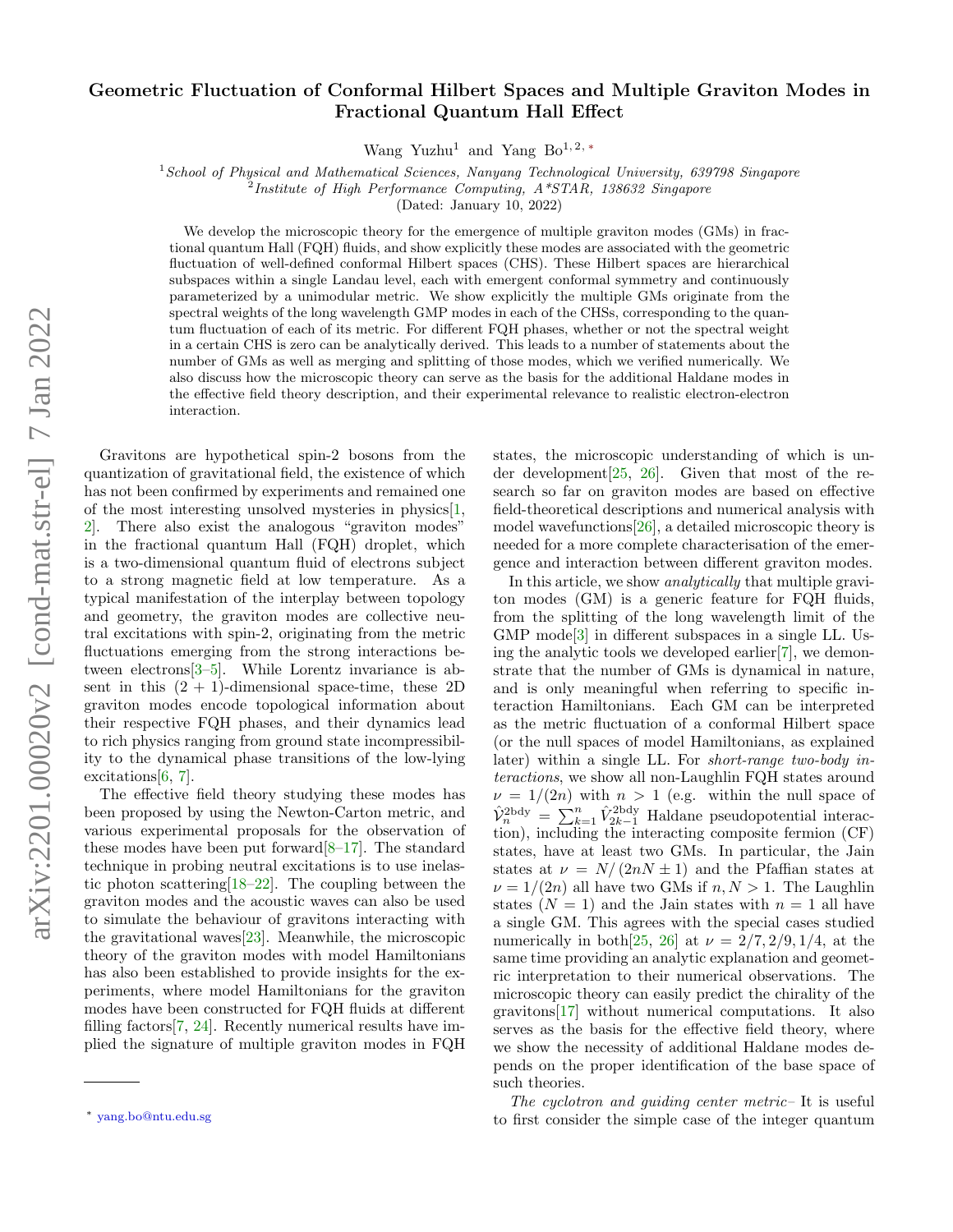| $\hat{R}^a_i$                       | Guiding center operator                                                       |
|-------------------------------------|-------------------------------------------------------------------------------|
| $\hat{\rho}_{q}$                    | Guiding center density operator                                               |
| $\delta \bar{\rho}_{\bm{q}}$        | Regularized guiding center density operator                                   |
| $\hat{\pi}_{ia}$                    | Dynamical momentum operator                                                   |
| $\bar{g}^{ab}$                      | Guiding center metric                                                         |
| $\tilde{g}^{ab}$                    | Cyclotron metric                                                              |
| $g_{\alpha}^{ab}$                   | Guiding center metric of CHS $\mathcal{H}_{\alpha}$                           |
| $S_{a}$                             | Regularised guiding center structure factor                                   |
| $\hat{V}_{\alpha}^{kbdy}$           | $k$ -body pseudopotential                                                     |
| $\hat{\mathcal{V}}_{\alpha}^{kbdy}$ | Model Hamiltonian defined by $\sum_{i=1}^{\alpha} \lambda_i \hat{V}_i^{kbdy}$ |
| $\mathcal{H}^{k\text{bdy}}_{\sim}$  | CHS determined by $\hat{\mathcal{V}}_{\alpha}^{kbdy}$                         |

TABLE I. Definition of various symbols used in the text. Note that due to fermionic statistics, the constant coefficients  $\lambda_i$  in  $\hat{\mathcal{V}}_{\alpha}^{kbdy}$  might vanish. For example,  $\hat{\mathcal{V}}_{3}^{2bdy}$  =  $\lambda_1 \hat{V}_1^{\text{kbdy}} + \lambda_3 \hat{V}_3^{\text{kbdy}}$  with  $\lambda_2 = 0$ .

Hall effect (IQHE), which are topological phases coming from fully filled Landau levels (LL). We are dealing with the following full Hamiltonian:

<span id="page-1-0"></span>
$$
\hat{H} = \sum_{i=1}^{N_e} \frac{1}{2m} \tilde{g}^{ab} \hat{\pi}_{ia} \hat{\pi}_{ib} + \hat{V}_{\text{int}}
$$
\n(1)

Here  $\hat{\pi}_{ia} = \hat{p}_{ia} + e\hat{A}_{ia}$  denotes the dynamical momentum operator of the *i*-th electron  $(\hat{p}_i)$  is the canonical momentum and  $\hat{A}_i$  is the external vector potential), with the commutation rules  $[\hat{\pi}_{ia}, \hat{\pi}_{jb}] = i\delta_{ij}\epsilon_{ab}/\ell_B^2$ . The magnetic field is  $B = \epsilon^{ab} \partial_a \hat{A}_{ib}$  and the magnetic length is  $\ell_B = \sqrt{1/eB}$ . We assume the cyclotron energy is the dominant energy scale, so any LL mixing induced by electron-electron interaction can be perturbatively captured by few-body interaction of the second term  $\hat{V}_{int}$ , which now describes the dynamics only within a single  $LL[27-31]$  $LL[27-31]$  $LL[27-31]$ . The important note here is that the Hilbert space of a single LL, which we will refer to as the lowest LL (LLL) without loss of generality, is parametrized by the unimodular metric  $\tilde{g}^{ab}$  in Eq.[\(1\)](#page-1-0), which is physically the effective mass tensor. Quantum fluctuations around this metric thus lead to density modes in higher LLs, which we can term as "cyclotron gravitons". The energy of this GM is very high with large magnetic field. It is the only GM for the IQHE, since the LLL is fully filled.

For FQHE in a partially filled LL, the dynamics is determined entirely by the guiding center coordinates  $\bar{R}^a$  =  $\hat{r}^a - \epsilon^{ab} \hat{\pi}_b \ell_B^2$  with the commutation rules  $\left[ \tilde{R}^a, \tilde{R}^b \right] =$  $i\ell_B^2 \epsilon^{ab}, \left[ \bar{R}^a, \bar{R}^b \right] = -i\ell_B^2 \epsilon^{ab}, \left[ \tilde{R}^a, \bar{R}^b \right] = 0$ , where we define  $\tilde{R}^a = \ell_B^2 \epsilon^{ab} \hat{\pi}_b$ . This implies the interaction energy  $\hat{V}_{\text{int}}$  is a functional of  $\bar{R}_i$  only and commutes with the



<span id="page-1-2"></span>FIG. 1. Intrinsic metrics in FQH states. The left panel shows that the fluctuations of the cyclotron metric  $\tilde{q}_{ab}$  originate from the LL mixing. The right panel shows the hierarchical structure of the CHSs (null spaces) of the corresponding model Hamiltonians (more details can be found in Table[.II\)](#page-2-0) in the lowest Landau level. Each of these spaces can have its own metric  $g_i^{ab}$ , the fluctuation around which can potentially lead to multiple graviton modes in a single Landau level.

kinetic energy. It can be explicitly expressed as:

<span id="page-1-1"></span>
$$
\hat{V}_{\text{int}} = \int d^2q V_{|\mathbf{q}|} \bar{\rho}_{\mathbf{q}} \bar{\rho}_{-\mathbf{q}} \tag{2}
$$

where  $\bar{\rho}_q = \sum_i e^{iq \cdot \bar{R}_i}$  is the guiding center density operator. For rotationally invariant systems we have a new unimodular metric  $\bar{g}^{ab}$  defining distance in the momentum space  $|q| = \sqrt{\bar{g}^{ab} q_a q_b}$ , which is physically independent from  $\tilde{g}^{ab}$ . We illustrate a complete analogy to the "cyclotron graviton" in the IQHE by using the simple example of  $\hat{V}_{\text{int}} = \hat{V}_1^{\text{2bdy}}$ , or the model Hamiltonian for the Laughlin  $\nu = 1/3$  state. Just like the LLL, which is the null space of the kinetic energy parameterized by  $\tilde{g}^{ab}$ , the null space of  $\hat{V}_1^{\text{2bdy}}$  (spanned by the Laughlin ground state and quasiholes) is parametrized by  $\bar{g}^{ab}$ . The quantum fluctuation around  $\tilde{g}^{ab}$  gives the "cyclotron graviton" outside of LLL, while that of  $\bar{g}^{ab}$ gives the well-known graviton or quadrupole mode (the long wavelength limit of the GMP mode) outside of the  $\hat{V}_1^{\text{2bdy}}$  null space[\[5\]](#page-8-3).

We would like to emphasize the arguments above applies to any  $\hat{V}_{\text{int}}$  with an incompressible ground state. Thus generally speaking all FQH states have at least two GMs due to the structure of the full Hamiltonian: the cyclotron GM residing in higher LLs which is at very high energy due to the large magnetic field, and at least one guiding center GM within the LLL. For the rest of this work we will ignore the cyclotron GM and focus on the dynamics within the LLL, though we will borrow the same concept when understanding the emergence of multiple guiding center GMs from  $\widetilde{V}_{int}$ .

The hierarchy of conformal Hilbert spaces– Given the rich algebraic structure of the Hilbert spaces like the LLL and the  $\hat{V}_1^{\text{2bdy}}$  null space, we term them as conformal Hilbert spaces (CHSs), because they are believed to be generated by the conformal operators (i.e. the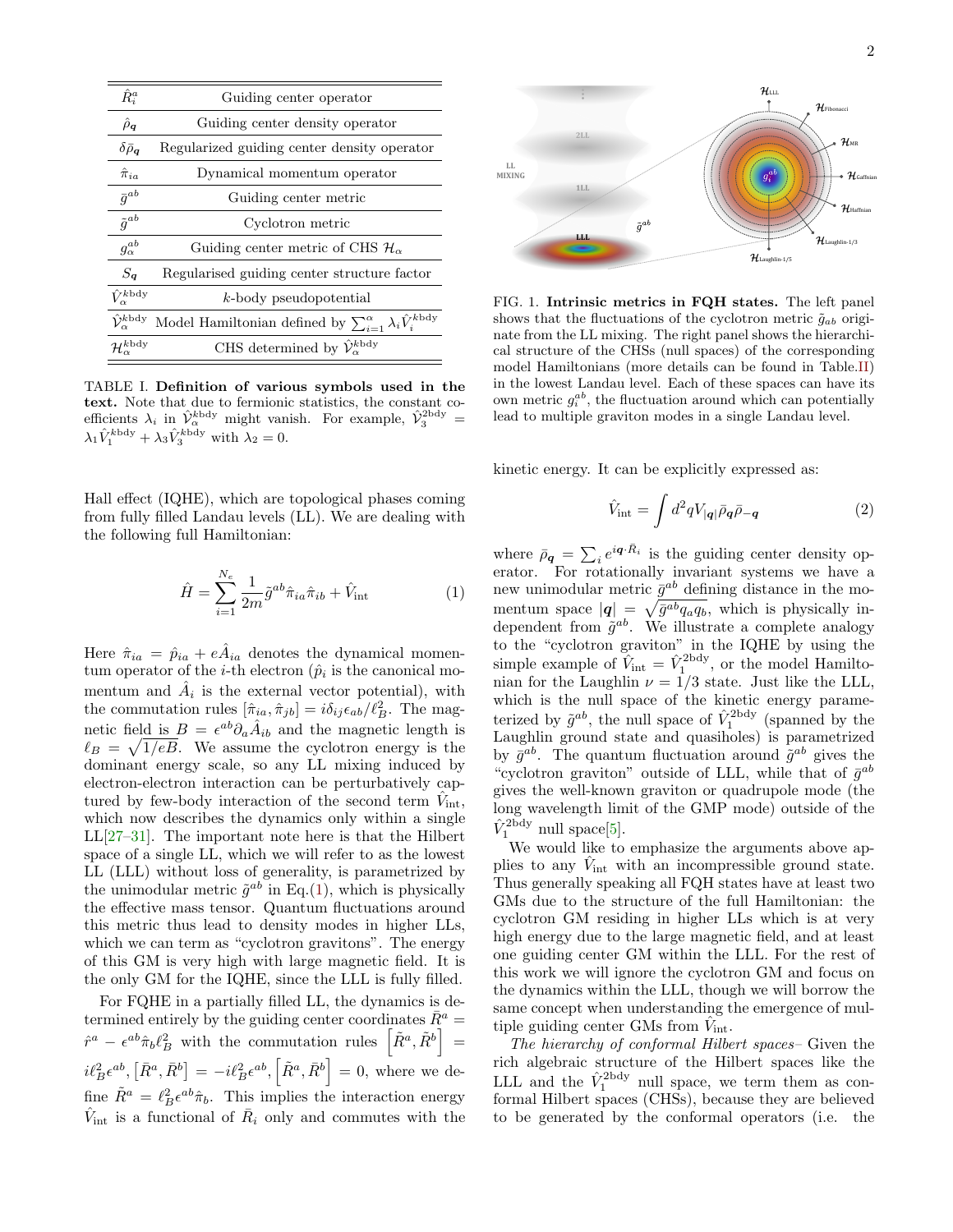| CHS                                     | Model Hamiltonian                                                                                           |
|-----------------------------------------|-------------------------------------------------------------------------------------------------------------|
| $\mathcal H$ Fibonacci                  | $\hat{V}_{6}^{\text{4bdy}}$                                                                                 |
| $\mathcal{H}_{\rm MR}$                  | $\hat{V}^{\text{3bdy}}_2$                                                                                   |
| $\mathcal{H}_{\text{Gaffnian}}$         | $\lambda_1 \hat{V}_3^{\text{3bdy}} + \lambda_2 \hat{V}_5^{\text{3bdy}}$                                     |
| ${\cal H}_{\rm Haffnian}$               | $\lambda_1 \hat{V}_3^{\text{3bdy}} + \lambda_2 \hat{V}_5^{\text{3bdy}} + \lambda_3 \hat{V}_6^{\text{3bdy}}$ |
| $\mathcal{H}_{\rm Laughlin\text{-}1/3}$ | $\hat{V}_1^{\text{2bdy}}$                                                                                   |
| $\mathcal{H}_{\rm{Laughlin-1/5}}$       | $\lambda_1 \hat{V}_1^{\text{2bdy}} + \lambda_2 \hat{V}_3^{\text{2bdy}}$                                     |

<span id="page-2-0"></span>TABLE II. The CHSs are defined as the null spaces of the corresponding model Hamiltonians. Here  $\lambda_i$  can be any constant coefficient.

Virasoro algebra)[\[32,](#page-9-3) [33\]](#page-9-4). In many cases such Hilbert spaces are spanned by degenerate (zero energy) manybody states of special local Hamiltonians, including the well-known generalised pseudopotentials, that physically project into the angular momentum sectors of a cluster of electrons[\[34,](#page-9-5) [35\]](#page-9-6). The null spaces of these Hamiltonians have conformal symmetry in the thermodynamic limit, and those zero energy states are the ground states and quasiholes of a particular FQH phase (though some are believed to be gapless phases)[\[36,](#page-9-7) [37\]](#page-9-8). More importantly like the Hilbert space of the LLL (or any other single LL), such CHSs are built up with quasiparticles, which are emergent particles from LL projection and strong interaction. In the LLL, the quasiparticles are simply electrons projected into a single LL, while in other CHSs, they can be abelian or non-abelian anyons[\[38](#page-9-9)[–44\]](#page-9-10).

Let  $\mathcal{H}_{\alpha}$  be one of these CHSs, and the null space of the corresponding model Hamiltonian  $\hat{V}_{\alpha}$ . Just like in Eq.[\(2\)](#page-1-1),  $\hat{V}_{\alpha}$  contains a guiding center metric  $g_{\alpha}^{ab}$ , and  $\mathcal{H}_{\alpha}$ continuously depends on it. This is the geometric aspect we would like to introduce to the CHSs, and each of them can be completely characterised by a triplet of  $\{\mathcal{H}_{\alpha}, \hat{V}_{\alpha}, g_{\alpha}^{ab}\}.$  For the special case where  $\mathcal{H}_{\alpha} = \mathcal{H}_{\text{LLL}}$ , the entire Hilbert space of the LLL,  $\hat{V}_{\alpha}$  is the kinetic energy Hamiltonian and  $g_{\alpha}^{ab} = \tilde{g}^{ab}$  is the cyclotron metric or the effective mass tensor. All other CHSs are subspaces of  $\mathcal{H}_{\text{LLL}}$ .

In Fig. [\(1\)](#page-1-2) we illustrate a hierarchical structure of different  $\mathcal{H}_{\alpha}$  in the LLL[\[7\]](#page-8-5). For a given  $\mathcal{H}_{\alpha}$ , it is possible to find another  $\mathcal{H}_{\beta} \subset \mathcal{H}_{\alpha}$ . If we fix  $g_{\alpha}^{ab}$ , we can still define a  $\mathcal{H}_{\beta}$  freely parametrized by  $g_{\beta}^{ab}$  that is completely within  $\mathcal{H}_{\alpha}$ . This is straightforward for  $\mathcal{H}_{\alpha} = \mathcal{H}_{\text{LLL}}$ , since the cyclotron coordinates and guiding center coordinates commute. For other pairs of CHSs, such geometric tuning can only be realised with the following Hamiltonian:

<span id="page-2-1"></span>
$$
\hat{V}_{\text{int}} = \lambda_{\alpha} \hat{V}_{\alpha} + \lambda_{\beta} \hat{V}_{\beta} \tag{3}
$$

with  $\lambda_{\alpha} \gg \lambda_{\beta} > 0$  (the metric dependence of  $\hat{V}_{\alpha,\beta}$  is implicit). For any ground state  $|\psi\rangle \subset \mathcal{H}_{\beta}$  of Eq.[\(3\)](#page-2-1) we can thus define two types of area-preserving deformation:

<span id="page-2-2"></span>
$$
|\psi_1^{\chi}\rangle \sim \lim_{|\chi|\to 0} \hat{P}_{\alpha}\hat{U}(\chi)|\psi\rangle \sim \lim_{|\mathbf{q}|\to 0} \hat{P}_{\alpha}\delta\bar{\rho}_{\mathbf{q}}|\psi\rangle \qquad (4)
$$

$$
|\psi_2^{\chi}\rangle = \left(\hat{\mathbb{I}} - \hat{P}_{\alpha}\hat{U}\left(\chi\right)\right)|\psi\rangle\tag{5}
$$

where  $\hat{U}(\chi) = e^{i\chi_{ab}\hat{\Lambda}^{ab}}$  is the unitary operator inducing the squeezing and rotation of the guiding cen-ter metric[\[5,](#page-8-3) [45\]](#page-9-11), with  $\hat{\Lambda}^{ab} = \frac{1}{4l_B^2} \sum_i \{ \bar{R}_i^a, \bar{R}_i^b \}$ , and  $|\chi|$ paramertrize the squeezing;  $\delta \bar{\rho}_{q} = \bar{\rho}_{q} - \langle \psi_0 | \bar{\rho}_{q} | \psi_0 \rangle$  is the regularised guiding center density operator, and Eq.[\(4\)](#page-2-2) has been established in[\[4\]](#page-8-13). Here  $\hat{P}_{\alpha}$  is the projection into  $\mathcal{H}_{\alpha}$  so that  $\hat{V}_{\alpha}|\psi_{1}^{X}\rangle = 0$ , and  $|\psi_{1}^{X}\rangle$  is associated with the geometric deformation of  $\mathcal{H}_{\beta}$ . Eq.[\(5\)](#page-2-2) is entirely outside of  $\mathcal{H}_{\alpha}$  and in some cases it will vanish, as we will see later. If it is non-vanishing, then  $|\psi_2^{\chi}\rangle$  is associated with the geometric deformation of  $\mathcal{H}_{\alpha}$ . This geometric description forms the basis of possible multiple GMs in different FQH phases, dictated by "model Hamiltonians" in the form of Eq.[\(3\)](#page-2-1), and can be resolved by realistic Hamiltonians close to those model Hamiltonians.

Emergence of multiple GMs– Within this framework, let us start with a collection of CHSs  $\{\mathcal{H}_k, \hat{V}_k, g^{ab}_k\}$ . We will ignore the cyclotron GM so all these are subspaces of the LLL, and also with a hierarchical structure  $\mathcal{H}_{k+1} \subset$  $\mathcal{H}_k$ . The model Hamiltonian for understanding the GMs is given by:

<span id="page-2-3"></span>
$$
\hat{V}_{\text{int}} = \sum_{k=1}^{m} \lambda_k \hat{V}_k, \qquad \lambda_k \gg \lambda_{k+1} \tag{6}
$$

All metrics  $g_k^{ab}$  in the Hamiltonian is arbitrary and without loss of generality we can set them as  $g_k^{ab} = \mathbb{I}_2$ , since the GMs are quantum fluctuations around these fixed metrics. Let the ground state of Eq.[\(6\)](#page-2-3) be  $|\psi_0\rangle \in \mathcal{H}_m$ , so the quadrupole excitation is obtained from the long wavelength limit of the GMP mode or single mode approximation defined as follows[\[3,](#page-8-2) [4\]](#page-8-13):

$$
|\psi_g\rangle = \lim_{\mathbf{q}\to 0} \frac{1}{\sqrt{S_{\mathbf{q}}}} \delta \bar{\rho}_{\mathbf{q}} |\psi_0\rangle \tag{7}
$$

Note that  $|\psi_g\rangle$  and  $|\psi_0\rangle$  are orthogonal, and  $S_g$  is the regularised guiding center structure factor with  $\lim_{q\to 0} S_q \sim$  $\eta|\mathbf{q}|^4$ . The Haldane bound dictates that the value of  $\eta$ gives the upper bound to the topological shift of  $|\psi_0\rangle$ [\[45\]](#page-9-11).

The important question to ask here, is in which CHS does  $|\psi_g\rangle$  reside in. If  $|\psi_g\rangle \in \mathcal{H}_k$  and  $|\psi_g\rangle \notin \mathcal{H}_{k+1}$ , then obviously there is no GM associated with the quantum fluctuation around  $g_k^{ab}$ , since such fluctuation will bring us out of  $\mathcal{H}_k$ . However,  $|\psi_g\rangle$  can be decomposed into multiple modes, each within  $\mathcal{H}_{k' > k}$  but outside of the  $\mathcal{H}_{k'+1}$ , associated with the quantum fluctuation around  $g_{k'+1}^{ab}$ , as long as  $|\psi_0\rangle \in \mathcal{H}_{k'+1}$ . This is most easily seen from computing the spectral function defined below:

$$
I(E) = \sum_{n} |\langle \psi_n | \psi_g \rangle|^2 \, \delta(E - E_n) \tag{8}
$$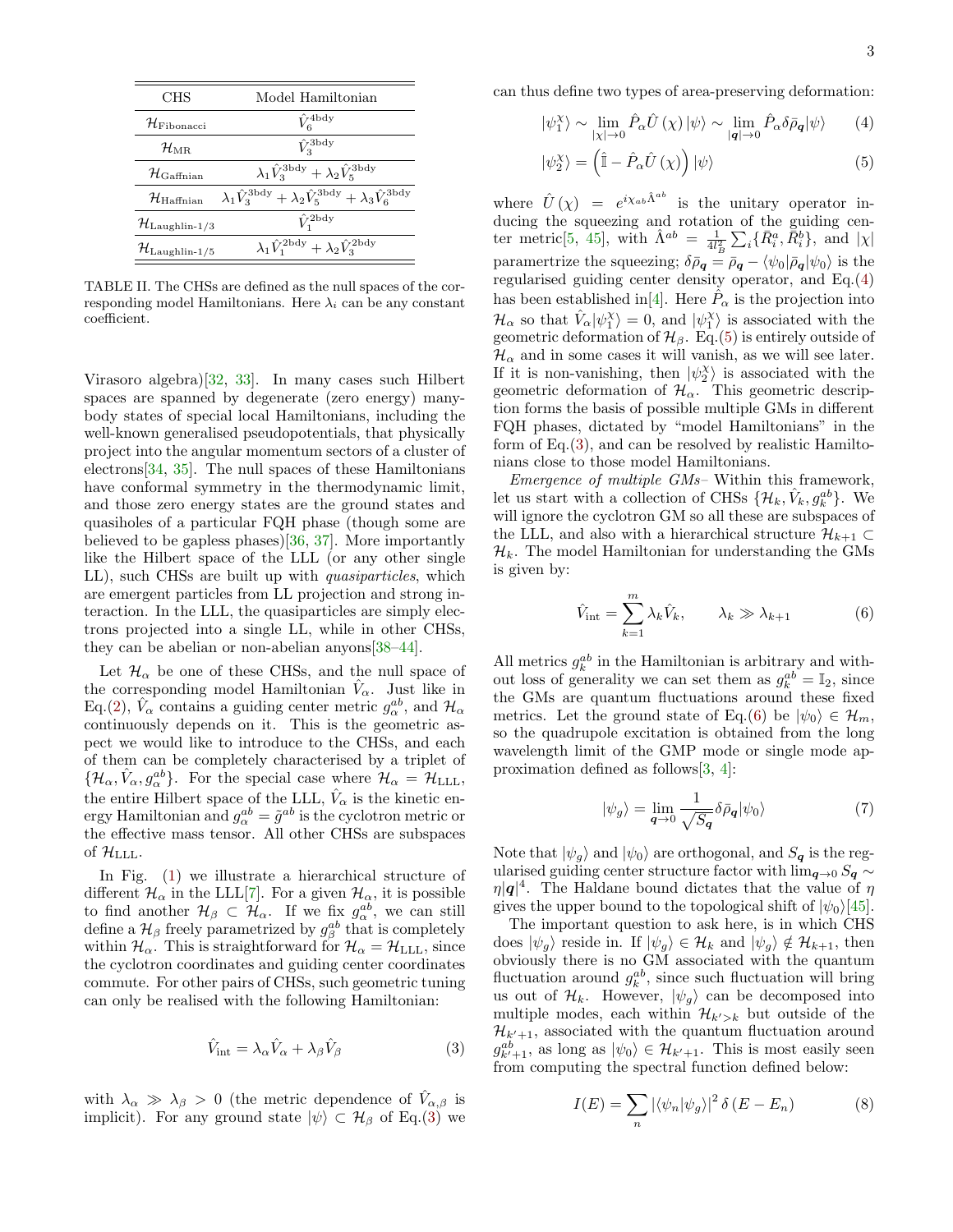

<span id="page-3-0"></span>FIG. 2. (a) An illustration of the hierarchical structure of three CHSs and the ground state  $|\psi_0\rangle$  within  $\mathcal{H}_{III}$  (red sphere) in the Hilbert space. The corresponding GMP mode  $|\psi_g\rangle$  is outside  $\mathcal{H}_I$  so one can imagine the regularised guiding center density operator acting on the ground state goes through three CHSs, leading to three emergent GMs because of the fluctuation around the metric of each of the CHSs. (b) PH conjugate of Laughlin states within different CHSs. Here  $\mathcal{C}_i$  denotes the PH conjugate within  $\mathcal{H}_i^{\text{2bdy}}$  and  $\mathcal C$  denotes the PH conjugate within a single LL or a single CF level. Magnetic fluxes are represented by arrows, and the CFs denoted by  $cf^n_{\nu^*}$ , consisted of one electron and n fluxes, form a CF FQH state at  $\nu^*$ . Note that the red  $(cf_{4/5}^2)$  and the yellow  $(cf_{2/3}^4)$  CFs are anti-CFs with the fluxes opposite to the external field.

where  $|\psi_n\rangle$ ,  $E_n$  are eigenstates and eigenenergies of Eq.[\(6\)](#page-2-3). Given that  $\lambda_k \gg \lambda_{k+1}$ , we will see  $m - k$  distinct peaks well separated in energy, corresponding to  $m - k$  GMs each with transparent geometric interpretation as illustrated in Fig.  $2(a)$ . The spectral sum rule for the guiding center structure factor will clearly be satisfied from all the contributions of these GMs, as long as  $|\psi_g\rangle$  lives completely within  $\mathcal{H}_k$ .

Short-range two-body interaction– A number of analytical results have been derived in our previous works, which are rigorous in the thermodynamic limit and useful in determining which CHS  $|\psi_g\rangle$  resides in[\[7\]](#page-8-5). Let us first take  $\hat{V}_{\text{int}}$  in Eq.[\(6\)](#page-2-3) as a sum of short-range two-body interactions as follows:

$$
\hat{V}_{\text{int}} = \sum_{i=1}^{n} \lambda_i \hat{V}_{2i-1}^{\text{2bdy}} \tag{9}
$$

with  $\hat{V}_{2i-1}^{\text{2bdy}}$  as the  $(2i-1)$ <sup>th</sup> Haldane PP, where fermionic statistics has been considered. Thus the corresponding null spaces  $\mathcal{H}_n^{\text{2bdy}}$  is spanned by the Laughlin ground state and quasiholes at  $\nu = 1/(2n+1)$ . Here we can prove analytically [\[7\]](#page-8-5) that  $|\psi_g\rangle$  of the Laughlin phase at  $\nu = 1/(2n + 1)$  resides within  $\mathcal{H}_{n-1}^{\text{2bdy}}$  but completely outside of  $\mathcal{H}_n^{\text{2bdy}}$  (we take  $\mathcal{H}_0^{\text{2bdy}} = \mathcal{H}_{\text{LLL}}$ ), which is saturated by the ground state and quasiholes. Thus there can only be one GM and one peak in the spectral function, associated with the metric fluctuation of  $g_n^{ab}$ . There are, however, many other FQH states that are incompressible with Eq.[\(6\)](#page-2-3) but not in  $\mathcal{H}_n^{\text{2bdy}}$ . These include the Jain states at  $\nu = N/(2nN + 1)$ ,  $N > 1$  and their particle-hole (PH) conjugate states (within  $\mathcal{H}_{n-1}^{2bdy}$ ) then particle-note (1 11) conjugate states (within  $n_{n-1}$ )<br>at  $\nu = N/(2nN - 1)$ ,  $N > 1$ . Note that all these states still resides within  $\mathcal{H}_{n-1}^{\text{2bdy}}$ , though the ground state and quasiholes do not saturate  $\mathcal{H}_{n-1}^{2\text{bdy}}$ . One can prove

analytically that their corresponding  $|\psi_q\rangle$  all satisfies  $|\psi_g\rangle \in \mathcal{H}_{n-2}^{\text{2bdy}}$ . While they are again completely outside of  $\mathcal{H}_n^{\text{2bdy}}$ , now they have spectral weights within  $\mathcal{H}_{n-1}^{\text{2bdy}}$ . Thus each of those states will have two GMs with respect to Eq.[\(6\)](#page-2-3), a generic result agreeing some special cases studied before  $[25, 26]$  $[25, 26]$  $[25, 26]$ . These two GMs are associated with the fluctuation of the metric  $g_n^{ab}, g_{n-1}^{ab}$ , and they can also be understood via clustering properties in parton constructions[\[26\]](#page-9-0).

Non-abelian FQH states are particularly interesting in strongly correlated topological systems, and their GMs can also be predicted in a similar fashion, assuming that they can be stabilised by realistic interactions adiabatically connected to  $Eq.(6)$  $Eq.(6)$ . For example the Pfaffian state at  $\nu = 1/(2n)$  can be understood as a condensate of paired composite fermions, each with one electron attached to  $2n$  magnetic fluxes [\[46,](#page-9-12) [47\]](#page-9-13). The model states of these FQH phases all live within  $\mathcal{H}_{n-1}^{\text{2bdy}}$ . For shortrange two-body interactions they will also all have two GMs, one within  $\mathcal{H}_{n-1}^{\text{2bdy}}$ , and the other within  $\mathcal{H}_{n-2}^{\text{2bdy}}$ .

It is also interesting to note with short-range two-body interaction, all FQH states related to the Laughlin states by particle-hole (PH) conjugation will have at most two GMs. There can be multiple well-defined PH conjugations for each Laughlin state in different Laughlin CHSs, not just within LLL (where PH conjugation relates the state at  $\nu$  to  $1 - \nu$ ). This is because for the Laughlin state at  $\nu = 1/(2n + 1)$ , it can also be reinterpreted as a Laughlin state of composite fermions (CF) with each electron attached to 2k magnetic fluxes  $(k < n)$ , at the CF fractional filling factor  $\nu^* = 1/(2(n-k)+1)[48, 49]$  $\nu^* = 1/(2(n-k)+1)[48, 49]$  $\nu^* = 1/(2(n-k)+1)[48, 49]$  $\nu^* = 1/(2(n-k)+1)[48, 49]$ as Fig[.2\(](#page-3-0)b) shows. We can thus rigorously define the PH conjugate of CFs within  $\mathcal{H}_k^{\text{2bdy}}$ , at the CF filling factor of  $\nu^* = 2(n-k)/(2(n-k)+1)$ , corresponding to the interacting CF states at electron filling fac-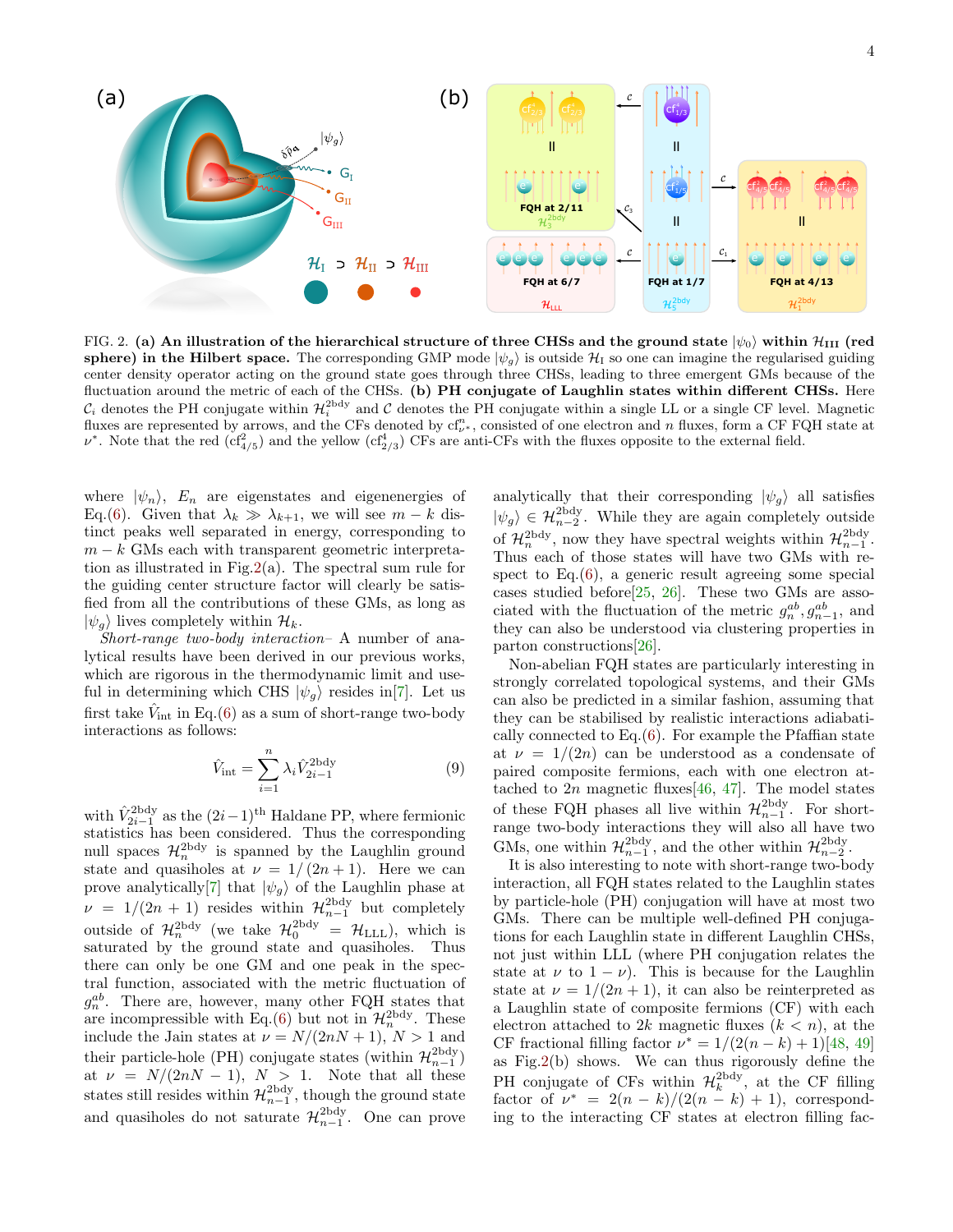

<span id="page-4-1"></span>FIG. 3. Spectral functions of the FQH states with the filling factor  $\nu = 2/7, 4/13$  and  $2/11$ . The graviton mode of the FQH state with filling factor  $\nu$  is called  $\nu$ -graviton for simplicity. The blue, the turquoise and the red region denote  $\mathcal{H}_3^{\text{2bdy}}$ ,  $\mathcal{H}_1^{\text{2bdy}}$  and its complement correspondingly, from which one can clearly see the gaps between different sectors. For the FQH states with  $\nu = 2/7$  and 4/13, model Hamiltonians show similar signatures of two peaks in the spectral functions as coulomb interactions (a small  $\hat{V}_5^{\text{2bdy}}$  is added in (b2) for stabilizing the proper ground state, which now has an overlap of 0.99 with the model state in (b1)).

tor  $\nu = 2(n-k)/(2(n-k)(2k+1)+1)$ . Each Laughlin state at  $\nu = 1/(2n + 1)$  thus have n PH conjugate state with  $k = 0, 2, \dots n-1$ , with  $k = 0$  the usual PH conjugate state in LLL at  $\nu = 2n/(2n + 1)$ . Since the  $\nu = 2(n - k)/(2(n - k)(2k + 1) + 1)$  state lives entirely within  $\mathcal{H}_k^{\text{2bdy}}$  and entirely outside of  $\mathcal{H}_{k+1}^{\text{2bdy}}$ , one can rigorously show[\[7\]](#page-8-5) its graviton mode lives entirely within  $\mathcal{H}_{k-1}^{\text{2bdy}}$  for  $k > 0$ , leading to two GMs. These two GMs come from the fluctuation of  $g_k^{ab}$ , as well as the fluctuation of the metric defining the CHS of  $\nu = 2(n-k)/(2(n-k)(2k+1)+1)$ . Since we are taking the PH conjugate within  $\mathcal{H}_k^{\text{2bdy}}$ , the GM within  $\mathcal{H}_k^{\text{2bdy}}$ will also have the opposite chirality as the one outside of

it. For  $k = 0$ , the anti-Laughlin state at  $\nu = 2n/(2n+1)$ only has one GM, since there is no additional CHS defined by the two-body interaction within LLL that also contains the CHS of  $\nu = 2n/(2n+1)$ . An example of the PH conjugate state with  $n = 3, k = 1$  (e.g. the PH conjugate state of  $\nu = 1/7$  within  $\mathcal{H}_1^{\text{2bdy}}$ , at  $\nu = 4/13$ ) will be discussed in details later.

Few-body non-Abelian interactions– We now illustrate that the number of GMs is a dynamical property strongly dependent on the interaction. Let us first look at the Jain state at  $\nu = 2/9$ , corresponding to the  $\nu^* = 2$  state of the CFs with each electron bound to four magnetic fluxes, or the  $\nu^* = 2/5$  state of the CFs with each electron bound to two magnetic fluxes. We have argued before that with short-range two-body interactions, this FQH state has two GMs. It is important to note, however, while the CHS of this FQH state is well-defined from the CF construction, such construction does not allow an exact model Hamiltonian within the LLL. The two-body interaction only defines its CHS approximately, though to a very good level of accuracy. A better microscopic Hamiltonian is given as follows:

<span id="page-4-0"></span>
$$
\hat{V}_{\text{int}} = \hat{\mathcal{V}}_{n}^{\text{3bdy}} = \sum_{i=3}^{n} \hat{V}_{i}^{\text{3bdy}} \tag{10}
$$

where  $\hat{V}_i^{\text{3bdy}}$  are the three-body PPs[\[35\]](#page-9-6). Note there is no  $\hat{V}_4^{\text{3bdy}}$  due to fermionic statistics, and  $\hat{V}_9^{\text{2bdy}}, \hat{V}_{11}^{\text{3bdy}}$  are doubly degenerate, so here we take them as an arbitrary linear combination (the CHS is invariant). The unique highest density ground state of Eq.[\(10\)](#page-4-0) with  $n = 11$  has very high overlap with the Jain  $\nu = 2/9$  state (~ 0.99 for eight electrons). While its quasihole counting is non-Abelian, one could conjecture that the ground state is topologically equivalent to the Jain state, in analogy to the Gaffnian state and the Jain  $\nu = 2/5$  state that has been studied before[\[33,](#page-9-4) [50\]](#page-9-16).

Such subtleties, while important by themselves, do not really affect our discussions about GMs, which are gapped excitations. The main message here is that the null spaces of  $\hat{\mathcal{V}}_n^{\text{3bdy}}$  give a family of CHSs beyond the Laughlin CHSs discussed before. The Moore-Read, Gaffnian and Haffnian CHSs are illustrated in Fig[.1,](#page-1-2) corresponding to the case of  $n = 3, 5, 6$  respectively. Let the null space of  $\hat{\mathcal{V}}_n^{\text{3bdy}}$  be  $\mathcal{H}_n^{\text{3bdy}}$ , and it is easy to check that  $\mathcal{H}_{11}^{3\text{bdy}} \subset \mathcal{H}_{1}^{3\text{bdy}}$ . Note that the ground state of  $\nu = 2/9$  resides in  $\mathcal{H}_{11}^{3bdy}$ , and it has very high overlap with the ground state of  $\hat{V}_3^{\text{2bdy}}$ . We can thus construct the following Hamiltonian:

$$
\hat{V}_{\text{int}} = \lambda_1 \hat{V}_1^{\text{2bdy}} + \lambda_2 \hat{V}_9^{\text{3bdy}} + \hat{V}_3^{\text{2bdy}} \tag{11}
$$

with  $\lambda_1 \gg \lambda_2 \gg 1$ . In addition to the original two GMs (one from the metric fluctuation of  $\mathcal{H}_{11}^{3\text{bdy}}$ , or the CHS of the  $\nu = 2/9$  phase, and the other from the metric fluctuation of  $\mathcal{H}_1^{\text{2bdy}}$ , there will be a third GM from the metric fluctuation of  $\mathcal{H}_9^{3bdy}$ , easily observable from the spectral function. If we tune  $\lambda_2$  to zero, then the two GMs of the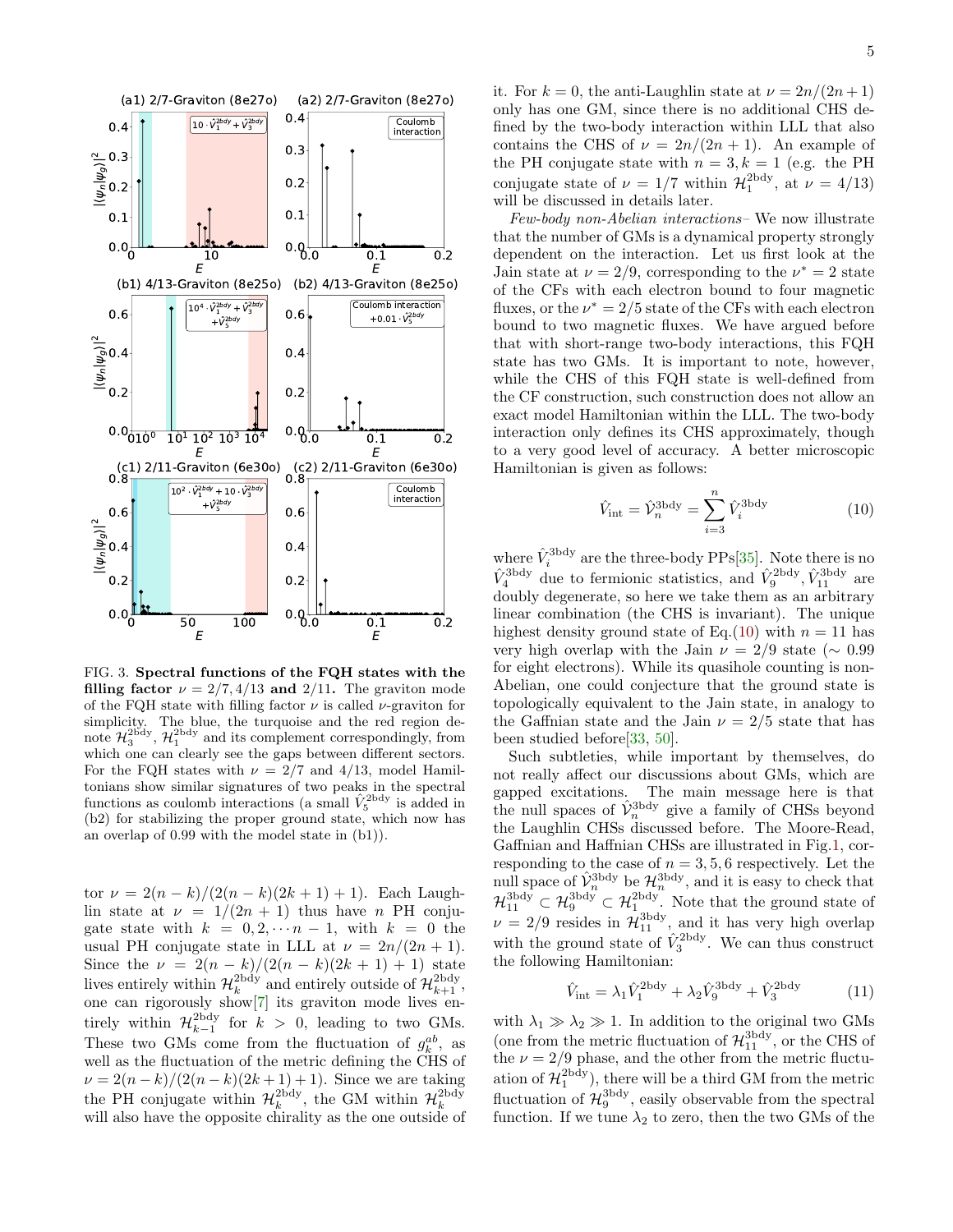

<span id="page-5-0"></span>FIG. 4. Spectral functions of FQH states at  $\nu = 2/9$  with 8 electrons. (a) shows two peaks within  $\mathcal{H}_1^{\text{2bdy}}$  in the spectral function with respect to the model Hamiltonian, where the green sector denotes the null space of  $\hat{V}_9^{\text{3bdy}}$ . These peaks will merge after  $\hat{V}_9^{\text{3bdy}}$  is removed from the Hamiltonian as (b) shows. A slightly exaggerating ratio between different PPs is adopted to show the signature of different CHSs clearly.

lower energies will gradually merge, to become a single GM within  $\mathcal{H}_1^{\text{2bdy}}$ , accounting only for the metric fluctuation of the CHS of the  $\nu = 2/9$  as shown in Fig[.4.](#page-5-0) The merging and splitting of GMs can also be expected for the non-Abelian Pfaffian state at  $\nu = 1/4$ , which similarly has an exact three-body model Hamiltonian[\[51–](#page-9-17)[53\]](#page-9-18). We will discuss in more details next with numerical computations.

Numerical results and GM interactions– While the main concepts and predictions of the GMs have been formulated analytically above, it is also useful to further illustrate the formalism with examples of numerical calculations. The spectral functions for the Jain states at  $\nu = 2/7, 2/9, 1/4$  with Coulomb interaction has been computed[\[25,](#page-8-12) [26\]](#page-9-0). Here we compute the spectral functions of these and additional FQH states with model Hamiltonians, to show that two or even more peaks can be unambiguously resolved and far separated as compared to the realistic interactions.

The first two examples are the Jain state at  $\nu = 2/7$ (the PH conjugate of the Laughlin  $\nu = 1/5$  state within  $\mathcal{H}^{\text{2bdy}}_1$  and the interacting CF state at  $\nu = 4/13$  (the PH conjugate of the Laughlin  $\nu = 1/7$  state within  $\mathcal{H}_1^{\text{2bdy}}$ , with some experimental evidence[\[54\]](#page-9-19)). In both cases the PH conjugate is defined for CFs, each with one electron attached to two fluxes. The CHS of both phases are proper subspaces of  $\mathcal{H}_1^{\text{2bdy}}$ , but outside of  $\mathcal{H}_3^{\text{2bdy}}$ . Thus there will be a non-zero component of the graviton outside of  $\mathcal{H}_1^{\text{2bdy}}$ . A short-range two-body interaction with a very dominant  $\hat{V}_1^{\text{2bdy}}$  can thus easily resolve the two GMs as previously predicted (see Fig. $(3a,b)$  $(3a,b)$ ). The two GMs can also be clearly resolved with  $\hat{V}_{\text{LLL}}$  since it is dominated by  $\hat{V}_1^{\text{2bdy}}$ .

The Jain state at  $\nu = 2/11$  offers an interesting contrast, which is the PH conjugate of the Laughlin  $\nu = 1/7$ state within the  $\mathcal{H}_3^{\text{2bdy}}$ , defined for CFs with one electron

attached to four fluxes. The two GMs are within and outside of  $\mathcal{H}_3^{\text{2bdy}}$ , so it can be clearly resolved with a model Hamiltonian with a dominant  $\hat{V}_3^{\text{2bdy}}$  (and a dominant  $\hat{V}_1^{\text{2bdy}}$  to maintain the ground state gap). However with  $\hat{V}_{\text{LLL}}$  the strength of  $\hat{V}_3^{\text{2bdy}}$  is only slightly larger than that of  $\hat{V}_5^{\text{2bdy}}$ , and it cannot clearly resolve the two GMs (see Fig. $(3c)$  $(3c)$ ). This is an example when reducing the  $\hat{V}_3^{\text{2bdy}}$  of the interaction leads to the mixing and merging of the two GMs into a single GM, while the ground state is not affected at all, since it is in the null space of  $\hat{V}_3^{\text{2bdy}}$ . Note that the energies of the GMs for this FQH phase are not affected by the  $\hat{V}_1^{\text{2bdy}}$  component of the two-body interaction.

For the Jain state at  $\nu = 2/9$ , any  $\hat{V}_1^{\text{2bdy}}$  dominated interaction (e.g.  $\hat{V}_{\text{LLL}}$ ) will give two GMs, as can be analytically proven. From numerical studies with eight electrons, the spectral weight of the GM outside  $\mathcal{H}^\text{2bdy}_1$  is small as compared to other Jain states. It is also another example where a single GM (here within  $\mathcal{H}^{\text{2bdy}}_1$ ) can be split into two GMs, this time with the introduction of the three-body interactions. We can analytically show that within  $\mathcal{H}_1^{\text{2bdy}}$ , there is non-zero graviton spectral weight both within and outside of  $\mathcal{H}_9^{3bdy}$ . Thus an introduction of  $\hat{V}_9^{\text{3bdy}}$  to the microscopic Hamiltonian can lead to the splitting of the two GMs in total to three GMs, as shown in Fig[.4.](#page-5-0) It is worth noting that the GM within  $\mathcal{H}_{9}^{3bdy}$  dominates, and both the second and the third GM have the spectral weights that are more than one order of magnitude smaller. This could be a finite size effect, since we can analytically show that the spectral weights of all three GMs are non-zero for any finite systems. It is still possible, however, that in the thermodynamic limit the weights of the second and/or third GM vanish. We are unable to numerically access system sizes with more than eight electrons, and will leave more detailed discus-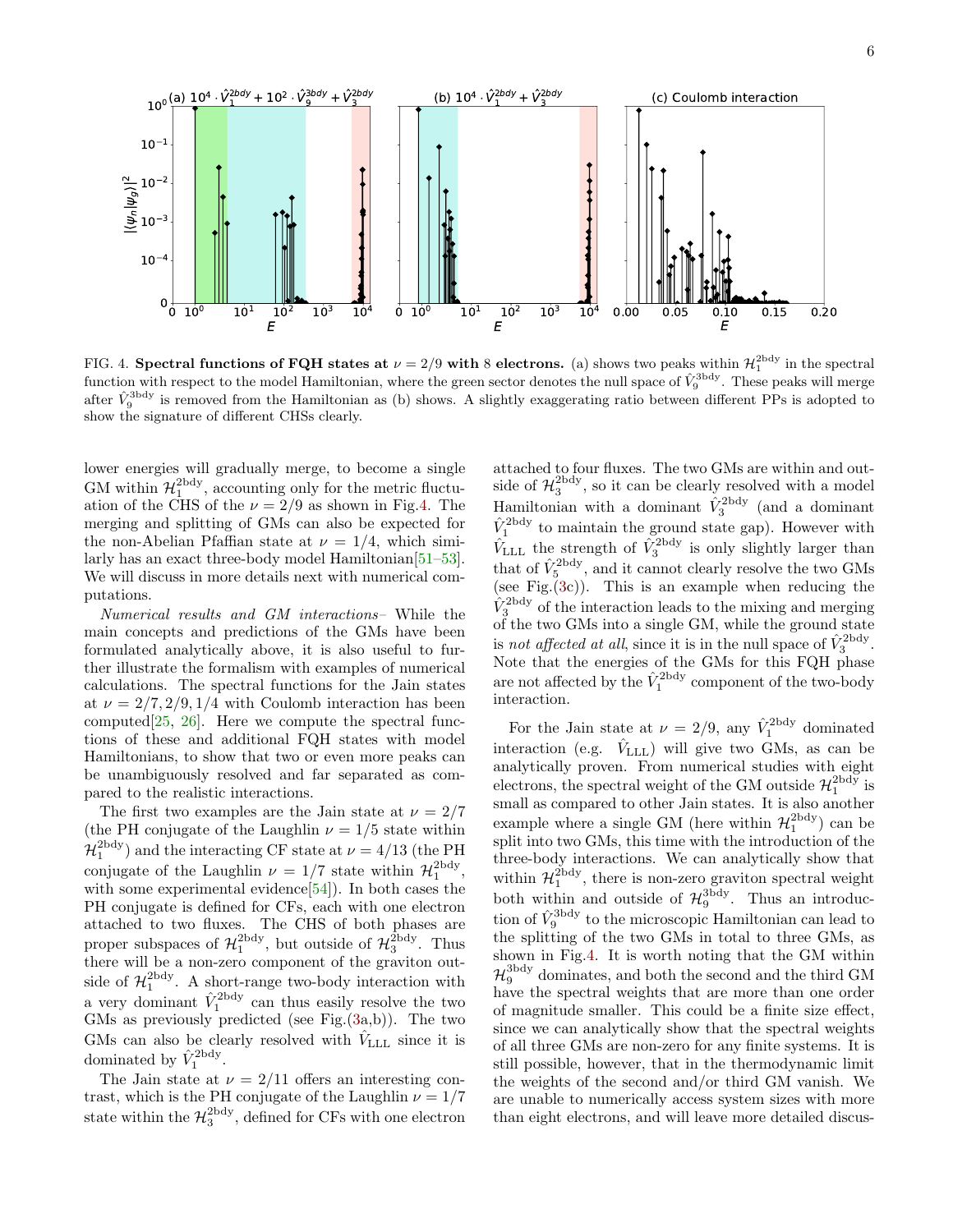The non-Abelian Pfaffian state at  $\nu = 1/4$  is the exact ground state of  $\hat{\mathcal{V}}_{10}^{3\text{bdy}}$ . Just like the Pfaffian state at  $\nu = 1/2$  (believed to be stabilised by second LL Coulomb interaction)[\[32,](#page-9-3) [55\]](#page-9-20), this state can also be stabilised by a slightly modified  $\hat{V}_{\text{LLL}}$ , with an overlap of 0.91 for eight electrons. While this small perturbation may not be easily realised in experiments, with this Hamiltonian we have the clear understanding that there will be two GMs (one inside, and the other outside of  $\mathcal{H}_1^{\text{2bdy}}$ ). It is interesting to note that we have the hierarchical relationship that  $\mathcal{H}_9^{3bdy} \subset \mathcal{H}_1^{2bdy} \subset \mathcal{H}_8^{3bdy}$ , and both GMs are within  $\mathcal{H}_{8}^{3bdy}$  and at the same time outside of  $\mathcal{H}_{9}^{3bdy}$ . Thus with the model Hamiltonian consisting of only threebody PPs, the two GMs will again merge to become a single GM, in the absence of  $\hat{V}_1^{\text{2bdy}}$ , as reflected in Fig[.5.](#page-7-0) For non-Abelian states there are additional neutral modes, e.g. the "gravitino" modes at spin  $s = 3/2$  for Pfaffian[\[4,](#page-8-13) [56\]](#page-9-21), that can be considered as super-partners of the gravitons. We expect multiple GMs will also lead to multiple gravitino modes, and will leave detailed discussions elsewhere.

The experimental relevance– The experimental detection of the multiple GMs in FQH systems and the interaction among them is particularly interesting, because of both the topological and geometric aspects of such neutral excitations. Seeing clean signals of different GMs in experiments could be difficult. This is both because the GMs are buried in the energy continuum and thus are easily scattered by disorders, and also because with realistic interactions different GMs can interact and mix strongly. The microscopic picture we developed points to the crucial role of the hierarchy of energy scales associated with different CHSs, that realistic interaction needs to imitate to resolve multiple GMs. Thus the realisation of robust Hall plateau may not be enough for the detection of GMs. The experimental system may need to be flexible enough in tuning the effective electron-electron interactions, so as to control the dynamics of low-lying gapped excitations.

For systems when the LL mixing is negligible (e.g. with strong magnetic field), our calculation shows that shortrange interaction (e.g. the Coulomb interaction in the LLL) can at most resolve two GMs both for abelian and non-Abelian FQH phases, and we have not found any exceptions. The universality of such results is due to the algebraic structure of the Laughlin CHSs, and to clearly resolve the two GMs, we prefer to have the effective interaction to be as short-range as possible. Formally if we expand the realistic two-body interaction in the Haldane PP basis, we should aim to have the ratio consecutive PP coefficients (i.e. the ratio of the coefficient of  $\hat{V}_i^{\text{2bdy}}$ over that of  $\hat{V}_{i+1}^{2bdy}$  to be large. This can be achieved by screening of electron-electron interaction, or by increasing the sample thickness in experiments. In particular, Jain states at  $\nu = N/(2nN + 1)$  with  $N > 1$ , as well as PH conjugate states at  $\nu = 2(n-k)/(2(n-k)(2k+1)+1)$ 

with  $k > 0$ , will all have two GMs. Numerical calculations also show such short range interactions favour the incompressibility of these FQH states, as compared to the bare Coulomb interaction.

The most easily observed second GM in experiments would be the one outside of the  $\hat{V}_1$  null space (i.e.  $\mathcal{H}_1$ ), which requires a dominant  $\hat{V}_1$  interaction and can be realised with the Coulomb interaction within the LLL for FQH states around  $\nu = 1/4$  as discussed in previous works[\[7\]](#page-8-5). For FQH states in the SLL, however, the GM outside of  $\mathcal{H}_1$  will mix strongly with the ones inside  $\mathcal{H}_1$ , because of the significantly stronger  $\hat{V}_3$  as compared to LLL Coulomb interaction. It is also important to note while the FQH states around  $\nu = 1/6$  (e.g. the  $\nu = 2/11$ state) all in principle have at least two GMs (except for the Laughlin state at  $\nu = 1/7$ , they will be hard to observe even with LLL Coulomb interaction. This is because such GMs have to be resolved by a dominant  $\hat{V}^{\text{2bdy}}_3$ (as compared to  $\hat{V}_{k>3}^{\text{2bdy}}$ ), which is not the case for LLL Coulomb interaction. Thus in general, the observation of multiple GMs even for simple two-body interactions will necessarily require careful tuning of experimental parameters with Coulomb based interaction.

The short-range two-body interactions do not favour non-Abelian FQH states, as the compressible composite Fermi liquid (CFL) states are generally more competitive, for example at  $\nu = 1/(2n)[27, 57-62]$  $\nu = 1/(2n)[27, 57-62]$  $\nu = 1/(2n)[27, 57-62]$  $\nu = 1/(2n)[27, 57-62]$  $\nu = 1/(2n)[27, 57-62]$ . For non-Abelian FQH states we generally require longer-range interactions (e.g. Coulomb interaction in the second LL), or few-body interactions from LL mixing[\[27,](#page-9-1) [33,](#page-9-4) [53\]](#page-9-18). While it is hard to predict from finite size numerical calculations how these exotic states can be stabilised by the realistic interactions, these additional ingredients are necessary if we would like to observe more than two GMs. A possible candidate for three GMs seems to be the Jain state at  $\nu = 2/9$ , where we have shown that the proper introduction of three-body interactions can lead to three peaks in the spectral function. We expect one of the peaks resolved by the three-body interaction to be rather weak, and the dominant peak resides at low energies. For this state our numerical results so far are also inconclusive due to the small system sizes accessible, and more work is needed to establish its behaviour from finite size scaling.

Microscopic basis for the effective field theory– For the effective field theory construction, the number of gravitational fields needed (i.e. the Haldane modes) for a complete description of the response to the metric fluctuation should be determined by the underlying microscopic theory. It is important to first identify the physical Hilbert space on which the effective field theory is based. For example, for the Jain states near  $\nu = 1/(2n)$ , the elementary particles are CFs with each electron bound to 2n magnetic fluxes (and their PH conjugates, or CF holes). The Hilbert space is thus spanned by CF levels (the fully filled ones gives the Jain  $\nu = N/(2nN + 1)$ ) states) and their PH conjugates (giving Jain states with  $\nu = N/(2nN - 1)$ . We can denote it as the base space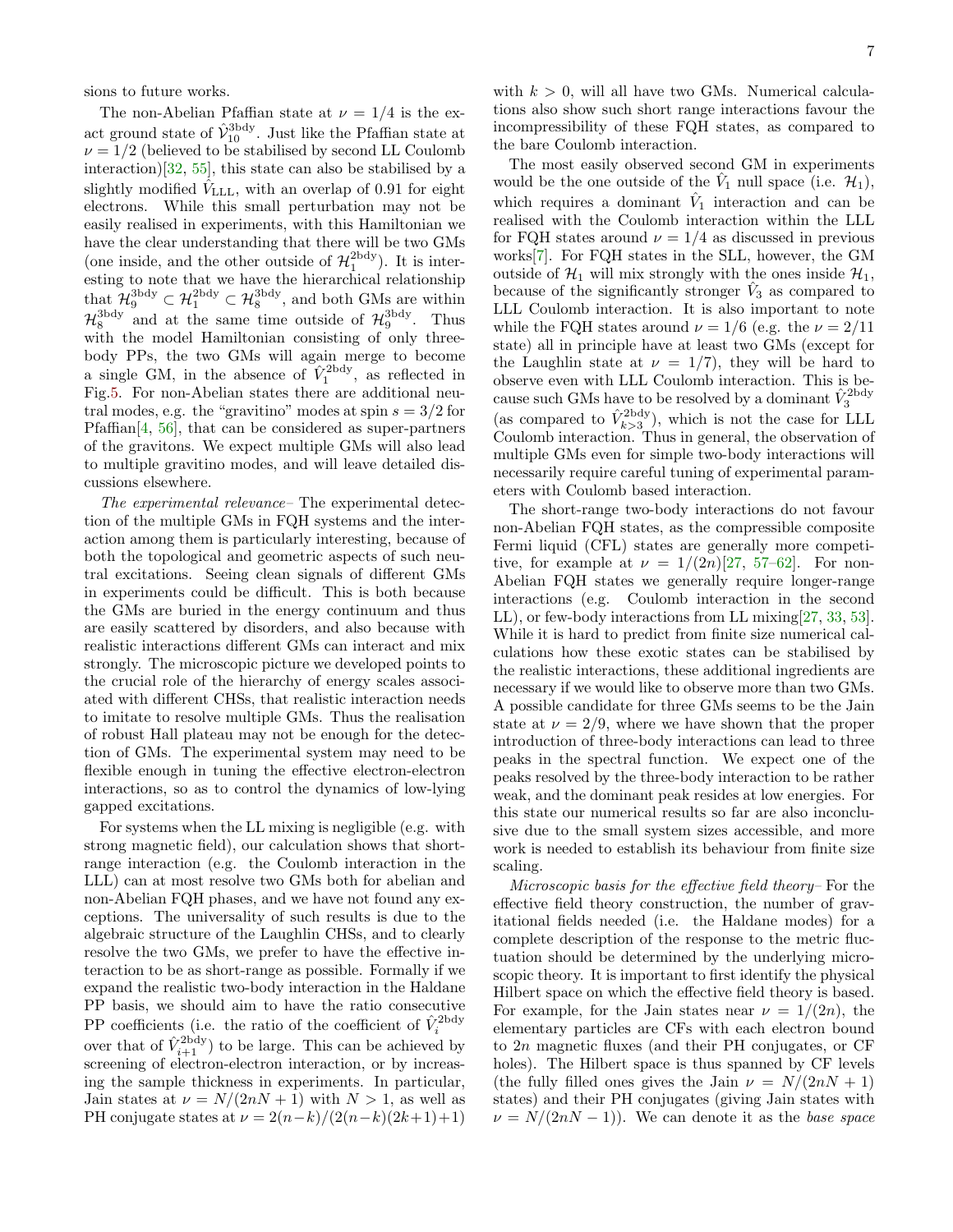

<span id="page-7-0"></span>FIG. 5. Spectral functions of the Pfaffian state at  $\nu = 1/4$  with 8 electrons. The turquoise, the orange and the pink region denote  $\mathcal{H}_1^{\text{2bdy}}$ , the null space of  $\hat{\mathcal{V}}_8^{\text{3bdy}}$  and its complement correspondingly. When there is no two-body PP  $\hat{V}_1^{\text{2bdy}}$ in the Hamiltonian, one can clearly observe the merging of peaks from (a) to (b). Considering the coulomb interaction is  $\hat{V}_1^{\text{2bdy}}$ -dominated, we can also observe two peaks in (c). A slightly exaggerating ratio between different PPs is adopted to show the signature of different CHSs clearly. A small  $\hat{V}_5^{\text{2bdy}}$  is added in (c) for stabilizing the non-Abelian Pfaffian state.



<span id="page-7-1"></span>FIG. 6. Number of Haldane modes with different structure of CHSs. Laughlin states  $(N = 1, \eta = 1)$ are denoted by the white point in the corresponding CHS (blue circle). For the Jain states at  $N/(2nN + n)$ , (a) with  $n = 1, N > 1, \eta = \pm 1$ , (e.g. the FQH state at 2/3 and 2/5, etc.), because  $\delta \hat{\rho}_q = \delta \hat{\rho}_q^*$ , these states will show the same behaviour as the Laughlin state at  $1/3$ , i.e. one peak with no Haldane mode required. When  $n > 1$ , (b) shows that a single Haldane mode is needed in the effective field theory despite two peaks observed in the spectral function, among which given *n*, the states with  $N = 2, \eta = -1$  can be regarded as the particle-hole conjugate partner of the corresponding Laughlin state within some specific CHS, and the states with  $N > 1, \eta = 1$  are the states in higher CF levels as shown in Fig[.2\(](#page-3-0)b). (c) and (d) show more possibilities and lead to the conclusion that the number of Haldane modes added to the effective theory cannot be easily reckoned from the number of peaks in the spectral function  $I(E)$ , which is closely related to the microscopic Hamiltonian used.

of the effective field theory. In particular, it is the full Hilbert space of LLL for  $n = 1$ . For  $n > 1$ , the base space is  $\mathcal{H}_{n-1}^{\text{2bdy}}$ .

To determine if and how many Haldane modes need to be added to effective field theory, it all depends on if the long wavelength limit of the GMP mode lives entirely within the base space. For  $n = 1$  this is definitely the case, since the GMP mode lives entirely within the LLL as illustrated in Fig. $6(a)$ . In particular, the regularised density operator  $\delta \bar{\rho}_q$  is PH symmetric. For  $n > 1$ , the GMP modes for all the Laughlin states live entirely within the base space, but  $\delta \bar{\rho}_{q}$  is no longer PH symmetric within the base space. One can also show rigorously from the microscopic point of view that all Jain states at  $\nu = N/(2nN \pm 1)$  with  $N > 1$  have GMP modes partially outside of the base space, thus requiring at least one additional Haldane mode to be added to the effective field theory as illustrated in Fig[.6\(](#page-7-1)b).

In principle we can have multiple CHSs containing the base space with the hierarchical structure  $\mathcal{H}_{\text{base}} \subset$  $\mathcal{H}_1 \cdots \subset \mathcal{H}_k$  with  $k > 1$ , and the GMP mode resides in  $\mathcal{H}_k$  having non-zero weights in all  $\mathcal{H}_{k' < k}$ . We have not found such cases for Jain states with CHSs defined by two-body and three-body PPs, but it may be possible for other FQH states, or for CHSs defined by few-body PPs involving clusters of more than three electrons. These cases are illustrated by  $Fig.6(c)$  $Fig.6(c)$  $Fig.6(c)$ , where more than one Haldane modes are needed for the effective field theory, for it to agree with microscopic Hamiltonians that can resolve those CHSs in terms of energy.

Numerical calculations are essential in verifying the effective field theory predictions, but it is important to note that the number of Haldane modes needed for the effective field theory does not necessarily correspond to the number of peaks in the graviton spectral function, since the latter depends on the microscopic details of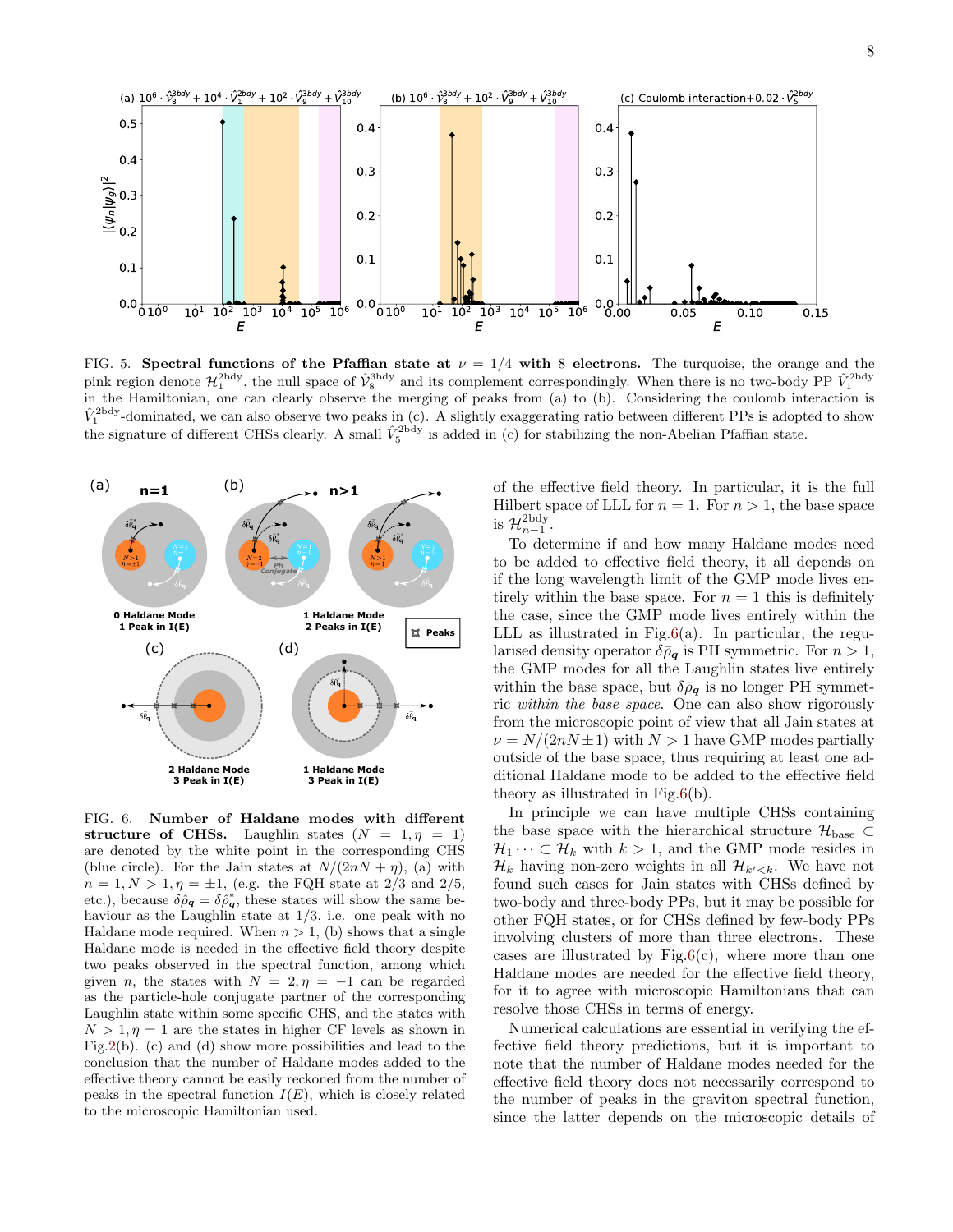the Hamiltonian. Fig. $6(d)$  is another example that even within the base space there can be multiple CHSs, which can be resolved by proper model Hamiltonians. With such interactions the GM within the base space (which is the conventional graviton, not the Haldane modes) can lead to multiple spectral weight peaks well separated in energy, though the total weight is captured by the coupling of the composite particles with the Hall manifold metric in the effective theory.

In fact, from an effective theory point of view, we can always use a single Haldane mode to capture all the GM weights outside of the base space, while all the GM weights within the base space can be captured by the usual composite particle action. While the known Dirac CF description for the Haldane mode strictly speaking only applies to the FQH states very close to  $\nu = 1/(2n)$ 

- <span id="page-8-0"></span>[1] F. Dyson. Is a graviton detectable? In XVIIth International Congress on Mathematical Physics, pages 670–682. World Scientific, 2014.
- <span id="page-8-1"></span>[2] T. Rothman and S. Boughn. Can gravitons be detected? Foundations of Physics, 36(12):1801–1825, 2006.
- <span id="page-8-2"></span>[3] S. M. Girvin, A. H. MacDonald, and P. M. Platzman. Magneto-roton theory of collective excitations in the fractional quantum hall effect. Physical Review B, 33(4):2481, 1986.
- <span id="page-8-13"></span>[4] B. Yang, Z.-X. Hu, Z. Papić, and F. D. M. Haldane. Model wave functions for the collective modes and the magnetoroton theory of the fractional quantum hall effect. Phys. Rev. Lett., 108:256807, Jun 2012.
- <span id="page-8-3"></span>[5] F. D. M. Haldane. Geometrical description of the fractional quantum hall effect. Physical Review Letters, 107, 9 2011.
- <span id="page-8-4"></span>[6] Q. T. Ha and B. Yang. Fractionalization and dynamics of anyons and their experimental signatures in the  $\nu =$  $n + 1/3$  fractional quantum hall state. Phys. Rev. Lett., 127:046402, Jul 2021.
- <span id="page-8-5"></span>[7] Y. Wang and B. Yang. Analytic exposition of the graviton modes in fractional quantum hall effects and its physical implications. arXiv preprint arXiv:2109.08816, 2021.
- <span id="page-8-6"></span>[8] Dam T. Son. Newton-cartan geometry and the quantum hall effect. arXiv preprint arXiv:1306.0638, 6 2013.
- [9] Luo X., Y. S. Wu, and Yu Y. Noncommutative chernsimons theory and exotic geometry emerging from the lowest landau level. Physical Review D, 93, 6 2016.
- [10] S. Golkar, Dung X. Nguyen, and Dam T. Son. Spectral sum rules and magneto-roton as emergent graviton in fractional quantum hall effect. Journal of High Energy Physics, 2016:1–15, 1 2016.
- [11] A. Gromov and Dam T. Son. Bimetric theory of fractional quantum hall states. Physical Review X, 7, 11 2017.
- [12] S. F. Liou, F. D. M. Haldane, Yang K., and E. H. Rezayi. Chiral gravitons in fractional quantum hall liquids. Physical Review Letters, 123, 9 2019.
- [13] F. D. M. Haldane, E. H. Rezayi, and Kun Yang. Graviton chirality and topological order in the half-filled landau level. Phys. Rev. B, 104:L121106, Sep 2021.
- [14] Z. Liu, A. C. Balram, Z. Papić, and A. Gromov. Quench

(i.e. for Jain states  $\nu = N/(2nN \pm 1)$  with  $N \to \infty$ , and definitely does not apply for Laughlin states at  $N = 1$ , the general arguments here with the relationship between the GMP modes and the base space should apply to all effective field theory description, with or without particlehole symmetry.

## ACKNOWLEDGMENTS

We are grateful to A. Balram and Dung X. Nguyen for helpful discussions. This work is supported by the Singapore National Research Foundation (NRF) under NRF fellowship award NRF-NRFF12-2020-0005, and a Nanyang Technological University start-up grant (NTU-SUG).

dynamics of collective modes in fractional quantum hall bilayers. Phys. Rev. Lett., 126:076604, Feb 2021.

- [15] A.r Kirmani, K. Bull, C.-Y. Hou, Z. Papić, A. Rahmani, and P. Ghaemi. Realizing fractional-quantumhall gravitons on quantum computers. *arXiv preprint* arXiv:2107.10267, 2021.
- [16] Dung X. Nguyen and Dam T. Son. Probing the spin structure of the fractional quantum hall magnetoroton with polarized raman scattering. Phys. Rev. Research, 3:023040, Apr 2021.
- <span id="page-8-7"></span>[17] Dung X. Nguyen and Dam T. Son. Dirac composite fermion theory of general jain sequences. Phys. Rev. Research, 3:033217, Sep 2021.
- <span id="page-8-8"></span>[18] U. Wurstbauer, K. W. West, L. N. Pfeiffer, and A. Pinczuk. Resonant inelastic light scattering investigation of low-lying gapped excitations in the quantum fluid at  $\nu = 5/2$ . Physical review letters, 110(2):026801, 2013.
- [19] A. Pinczuk, B. S. Dennis, L. N. Pfeiffer, and K. W. West. Light scattering by collective excitations in the fractional quantum hall regime. Physica B: Condensed Matter, 249:40–43, 1998.
- [20] A. Pinczuk, B. S. Dennis, L. N. Pfeiffer, and K. West. Observation of collective excitations in the fractional quantum hall effect. Physical review letters, 70(25):3983, 1993.
- [21] U. Wurstbauer, A. L. Levy, A. Pinczuk, K. W. West, L. N. Pfeiffer, M. J. Manfra, G. C. Gardner, and J. D. Watson. Gapped excitations of unconventional fractional quantum hall effect states in the second landau level. Physical Review B, 92(24):241407, 2015.
- <span id="page-8-9"></span>[22] A. Pinczuk, B. S. Dennis, L. N. Pfeiffer, and K. W. West. Inelastic light scattering in the regimes of the integer and fractional quantum hall effects. Semiconductor science and technology, 9(11S):1865, 1994.
- <span id="page-8-10"></span>[23] K. Yang. Acoustic wave absorption as a probe of dynamical geometrical response of fractional quantum hall liquids. Physical Review B, 93, 4 2016.
- <span id="page-8-11"></span>[24] B. Yang. Microscopic theory for nematic fractional quantum hall effect. Phys. Rev. Research, 2:033362, Sep 2020.
- <span id="page-8-12"></span>[25] Dung X. Nguyen, F. D. M. Haldane, E. H. Rezayi, Dam T. Son, and K. Yang. Multiple magnetorotons and spectral sum rules in fractional quantum hall systems.